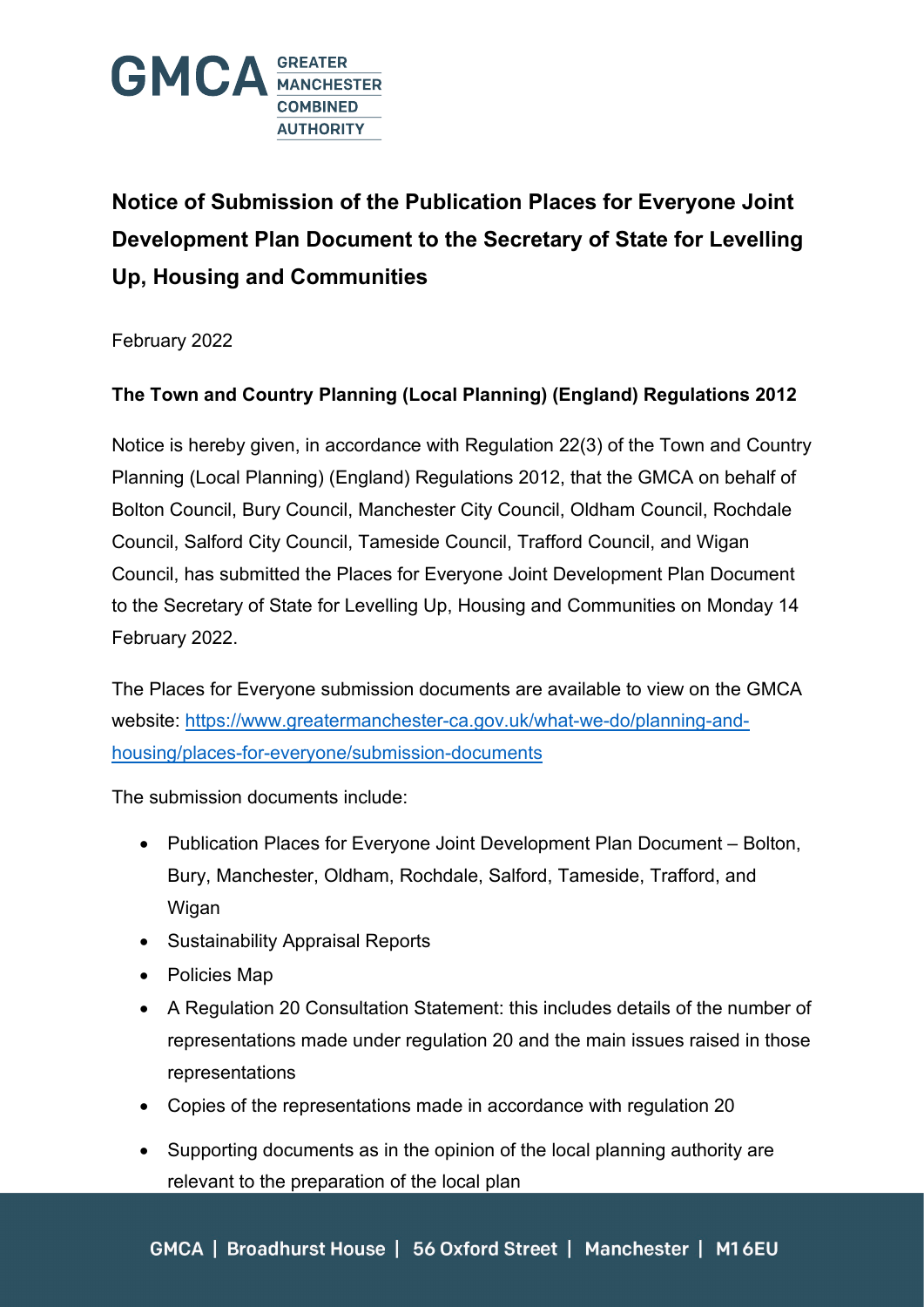

- Duty to Co-operate Statement and Log of Collaboration
- Statement of Common Ground

The documents can also be viewed online in local libraries. A notice is enclosed which provides details of the district libraries with public computer access and their current opening hours (you may need to make appointment access public computers or visit libraries). There may also be other locations in districts with public computer facilities. Please contact the individual local authority for further information if required.

The documents are made available in line with the Town and Country Planning (Local Planning) (England) Regulations 2012 and the requirements of each district's Statement of Community Involvement (SCI). Please contact the individual local authority for specific local arrangements.

## **What happens next**

The Places for Everyone Joint Development Plan Document will now be subject to an independent examination to be conducted by the Planning Inspectorate. This process begins from the date of submission until receipt of the appointed Planning Inspectors Report. The Planning Inspectorate have published guidance about the examination process which may be of interest:

[https://www.gov.uk/government/publications/examining-local-plans-procedural](https://www.gov.uk/government/publications/examining-local-plans-procedural-practice)[practice](https://www.gov.uk/government/publications/examining-local-plans-procedural-practice)

Once details of the examination process are confirmed they will be advertised and made available online on the GMCA website: [https://www.greatermanchester](https://www.greatermanchester-ca.gov.uk/what-we-do/planning-and-housing/places-for-everyone/)[ca.gov.uk/what-we-do/planning-and-housing/places-for-everyone/](https://www.greatermanchester-ca.gov.uk/what-we-do/planning-and-housing/places-for-everyone/)

GMCA has appointed Helen Wilson and Yvonne Parker as joint Programme Officers. Their role is to assist in the organisation and administration of the examination under the direction of the Inspectors. They will act as the communication channel between the Inspectors, GMCA and the nine GM local authorities, and other participants.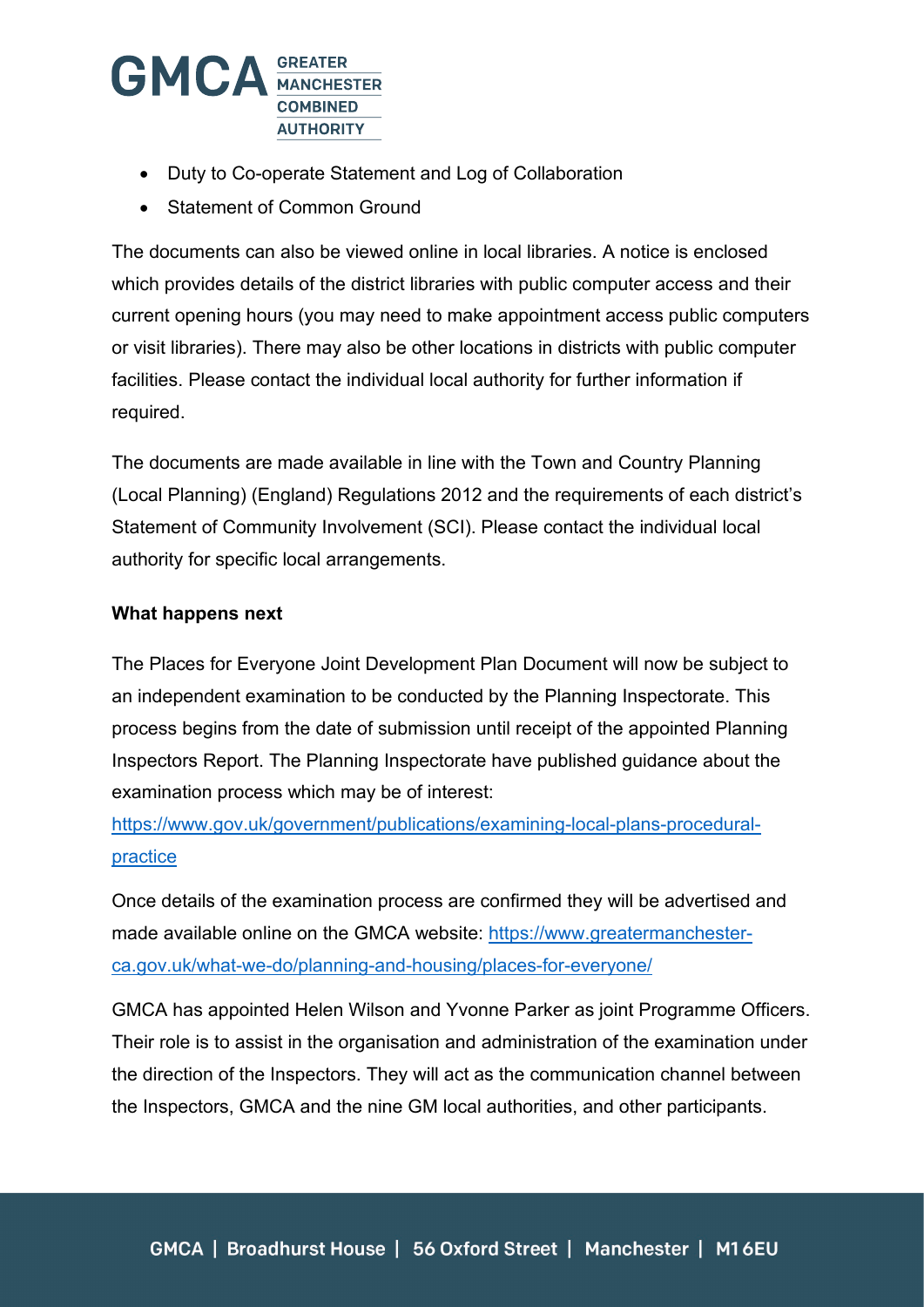

From this point onwards all correspondence regarding the examination will be dealt with by Helen and Yvonne who will be contacting those who have requested to be involved in the examination hearings in due course.

a. Morgan

Anne Morgan Head of Planning Strategy Greater Manchester Combined Authority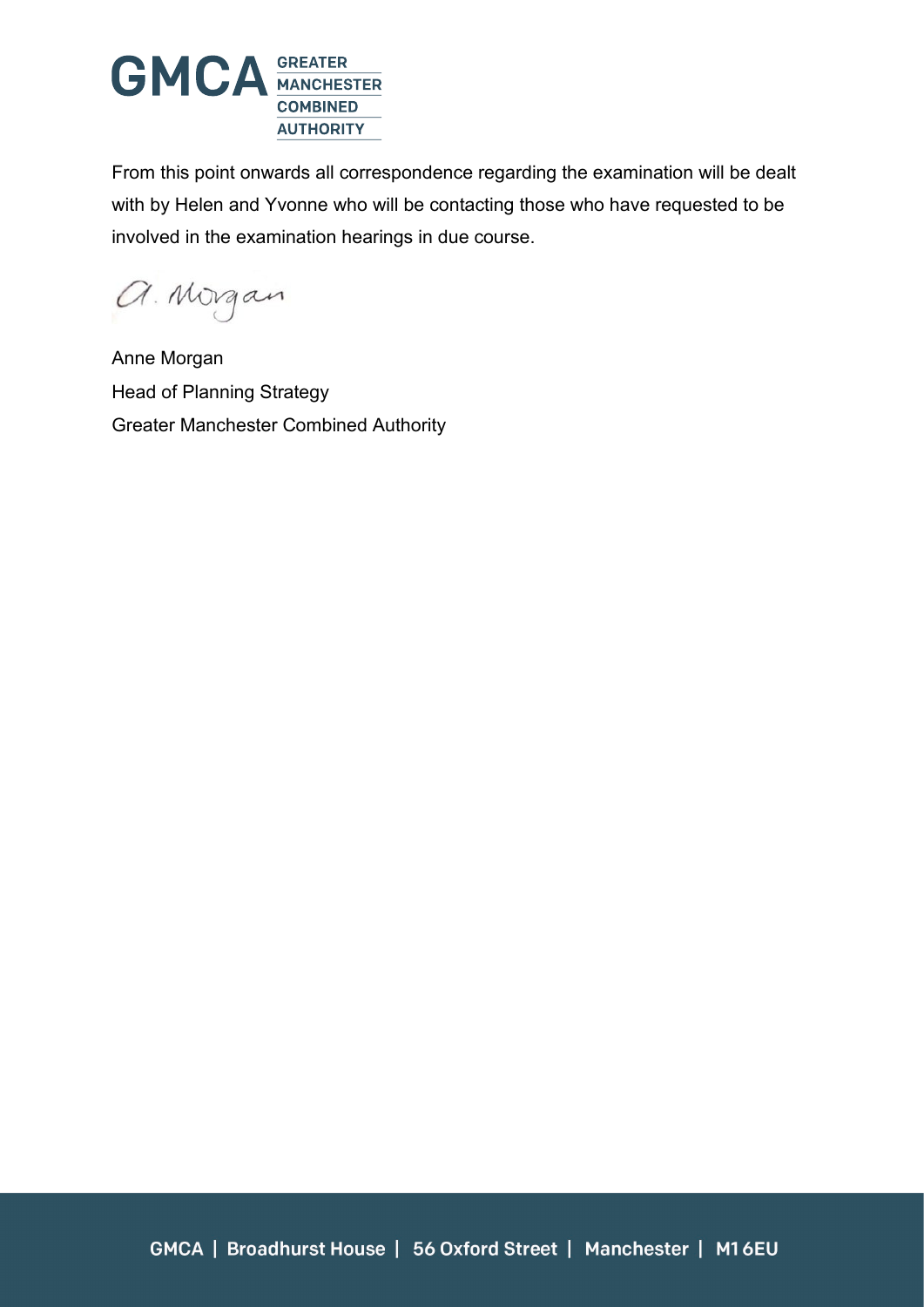

## **Inspection Locations**

The libraries set out below are open at the time this notice was published; this may be subject to change. Please note, appointments for browsing and computer use are currently required at some of these libraries and appointments can be made by calling the libraries using the telephone numbers detailed below.

| Local<br><b>Authority</b> | <b>Library Location</b>                                                            | <b>Phone</b><br><b>Number</b> | <b>Monday</b>    | <b>Tuesday</b>    | Wednesday           | <b>Thursday</b>   | Friday            | <b>Saturday</b>  | Sunday         |
|---------------------------|------------------------------------------------------------------------------------|-------------------------------|------------------|-------------------|---------------------|-------------------|-------------------|------------------|----------------|
| <b>Bolton</b>             | Central Library, Le<br>Mans Cres, Bolton BL1<br>1SE                                | 01204<br>333173               | 9am to<br>7.30pm | 9am to<br>7.30pm  | 9.30am to<br>5.30pm | 9am to<br>7.30pm  | 9am to<br>5.30pm  | 9am to<br>5pm    | 10am to<br>4pm |
| <b>Bolton</b>             | Horwich Library, Jones<br>St, Horwich, Bolton BL6<br>7AJ                           | 01204<br>332347               | 10am to<br>5pm   | 10am to<br>7pm    | Closed              | 10am to<br>5pm    | 10am to<br>5pm    | 10am to<br>5pm   | Closed         |
| <b>Bury</b>               | Bury Library,<br>Manchester Rd, Bury<br>BL9 0DG                                    | 0161 253<br>5872              | Closed           | 10am to<br>4.30pm | 10am to<br>4.30pm   | 12.30pm<br>to 7pm | 10am to<br>4.30pm | 9.30am<br>to 1pm | Closed         |
| <b>Bury</b>               | Prestwich Library,<br>Longfield Centre,<br>Prestwich, Manchester<br><b>M25 1AY</b> | 0161 253<br>7214              | Closed           | 10am to<br>4.30pm | 10am to<br>4.30pm   | 12.30pm<br>to 7pm | 10am to<br>4.30pm | Closed           | 9.30 to<br>1pm |
| <b>Bury</b>               | Radcliffe Library, Stand<br>Ln, Radcliffe,<br>Manchester M26 1JA                   | 0161 253<br>7160              | Closed           | 10am to<br>4.30pm | 10am to<br>4.30pm   | 12.30pm<br>to 7pm | 10am to<br>4.30pm | 9.30am<br>to 1pm | Closed         |
| <b>Bury</b>               | Ramsbottom Library,<br>Carr St, Ramsbottom,<br>Bury BL0 9AE                        | 0161 253<br>5352              | Closed           | 10am to<br>4.30pm | 10am to<br>4.30pm   | 12.30pm<br>to 7pm | 10am to<br>4.30pm | 9.30am<br>to 1pm | Closed         |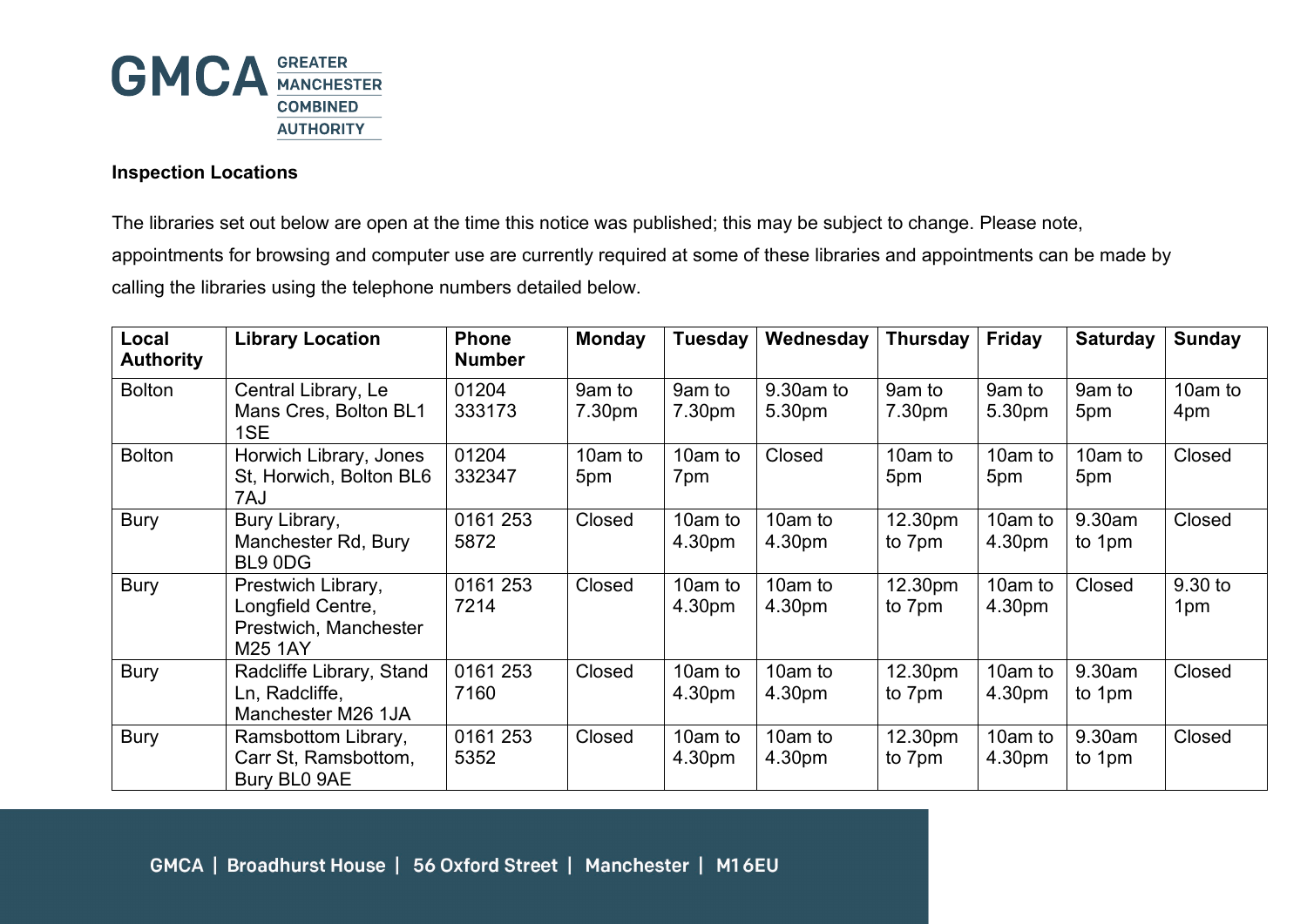

| Local<br><b>Authority</b> | <b>Library Location</b>                                                                                        | <b>Phone</b><br><b>Number</b> | <b>Monday</b>  | <b>Tuesday</b> | Wednesday      | <b>Thursday</b> | <b>Friday</b>    | <b>Saturday</b>  | <b>Sunday</b> |
|---------------------------|----------------------------------------------------------------------------------------------------------------|-------------------------------|----------------|----------------|----------------|-----------------|------------------|------------------|---------------|
| <b>Bury</b>               | Tottington Centre,<br>Market Street,<br>Tottington, Bury, BL8<br>3LL                                           | 07902<br>671040               | 10am to<br>5pm | 10am to<br>5pm | 10am to<br>5pm | 10am to<br>5pm  | 10am to<br>5pm   | 10am to<br>1pm   | Closed        |
| Manchester                | Central Library, St<br>Peters Square, City<br>Centre, M2 5PD                                                   | 0161 234<br>1983              | 9am to<br>8pm  | 9am to<br>8pm  | 9am to 8pm     | 9am to<br>8pm   | 9am to<br>5pm    | 9am to<br>5pm    | Closed        |
| Oldham                    | Chadderton Library and<br><b>Wellbeing Centre</b><br><b>Burnley Street,</b><br>Chadderton, OL9 0JW             | 0161770<br>8000               | 9am to<br>8pm  | 9am to<br>8pm  | 9am to 8pm     | 9am to<br>8pm   | 9am to<br>5pm    | 9am to<br>5pm    | Closed        |
| Oldham                    | Crompton Library,<br><b>Farrow Street East,</b><br>Shaw, Oldham OL2<br>8QY                                     | 0161770<br>8000               | 9am to<br>7pm  | 9am to<br>7pm  | 9am to 7pm     | 9am to<br>7pm   | 9am to<br>5pm    | 9.30am<br>to 1pm | Closed        |
| Oldham                    | Delph Library, Millgate,<br>Delph, Oldham,<br>Lancashire OL3 5JG                                               | 0161 770<br>8000              | Closed         | 2pm to<br>5pm  | 2pm to 5pm     | 2pm to<br>5pm   | 9.30am<br>to 1pm | 9.30am<br>to 1pm | Closed        |
| Oldham                    | Failsworth Library,<br>Oldham Road, M35 0FJ,<br>Failsworth (in the Town<br>Hall building).                     | 0161770<br>8000               | 9am to<br>7pm  | 9am to<br>7pm  | 9am to 7pm     | 9am to<br>7pm   | 9am to<br>5pm    | 9.30am<br>to 1pm | Closed        |
| Oldham                    | Fitton Hill Library, Fitton<br>Hill Neighbourhood<br>Centre, Fircroft Road,<br>Fitton Hill, Oldham, OL8<br>2QD | 0161770<br>8000               | Closed         | 2pm to<br>5pm  | 2pm to 7pm     | 2pm to<br>7pm   | 9.30am<br>to 1pm | 9.30am<br>to 1pm | Closed        |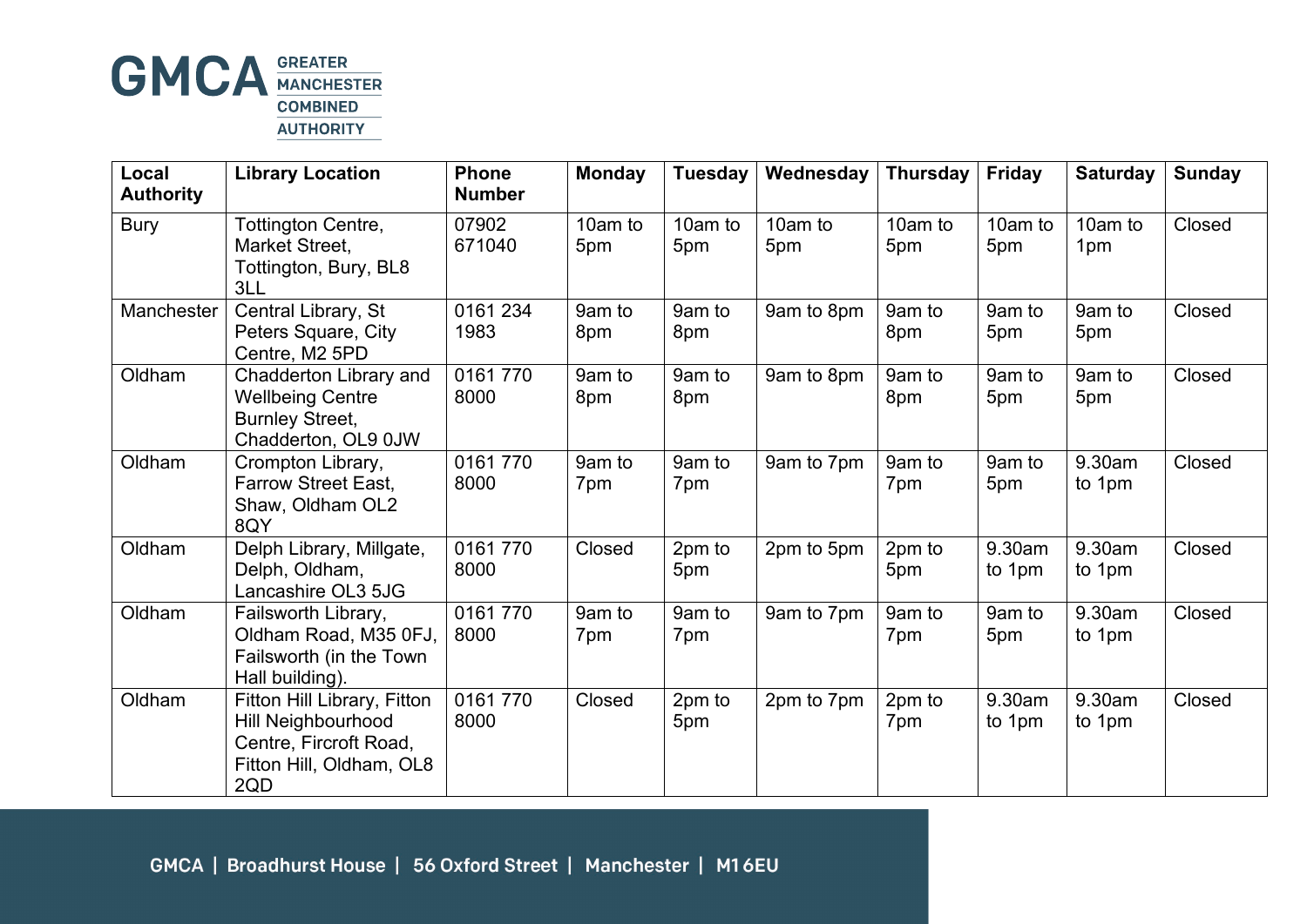

| Local<br><b>Authority</b> | <b>Library Location</b>                                                                                       | <b>Phone</b><br><b>Number</b> | <b>Monday</b> | Tuesday       | Wednesday  | <b>Thursday</b> | <b>Friday</b>    | <b>Saturday</b>  | <b>Sunday</b> |
|---------------------------|---------------------------------------------------------------------------------------------------------------|-------------------------------|---------------|---------------|------------|-----------------|------------------|------------------|---------------|
| Oldham                    | Greenfield Library,<br>Chew Vale, Greenfield<br>OL3 7EQ                                                       | 0161770<br>8000               | Closed        | 2pm to<br>5pm | 2pm to 7pm | 2pm to<br>7pm   | 9.30am<br>to 1pm | 9.30am<br>to 1pm | Closed        |
| Oldham                    | <b>Lees Library Community</b><br>Hub, Thomas Street,<br>Lees, OL4 5DA                                         | 0161770<br>8000               | 9am to<br>7pm | 9am to<br>7pm | 9am to 7pm | 9am to<br>7pm   | 9am to<br>5pm    | 9.30am<br>to 1pm | Closed        |
| Oldham                    | Limehurst Library, St.<br><b>Chads Centre, Lime</b><br>Green Parade,<br>Limehurst, OL8 3HH                    | 0161770<br>8000               | Closed        | 2pm to<br>5pm | 2pm to 7pm | 2pm to<br>7pm   | 9.30am<br>to 1pm | 9.30am<br>to 1pm | Closed        |
| Oldham                    | Northmoor Library,<br>Chadderton Way,<br>Oldham, OL9 6DH                                                      | 0161770<br>8000               | Closed        | 2pm to<br>5pm | 2pm to 7pm | 2pm to<br>7pm   | 9.30am<br>to 1pm | 9.30am<br>to 1pm | Closed        |
| Oldham                    | Oldham Library and<br>Lifelong Learning<br>Centre, Cultural<br>Quarter, Greaves<br>Street, Oldham, OL1<br>1AL | 0161 770<br>8000              | 9am to<br>8pm | 9am to<br>8pm | 9am to 8pm | 9am to<br>8pm   | 9am to<br>5pm    | 9am to<br>5pm    | Closed        |
| Oldham                    | Royton Library,<br>Rochdale Road, Royton,<br>Oldham, OL2 6QJ                                                  | 0161 770<br>8000              | 9am to<br>7pm | 9am to<br>7pm | 9am to 7pm | 9am to<br>7pm   | 9am to<br>5pm    | 9.30am<br>to 1pm | Closed        |
| Oldham                    | Uppermill Library, St.<br>Chad's, High Street,<br>Uppermill, OL3 6AP                                          | 0161770<br>8000               | 9am to<br>7pm | 9am to<br>7pm | 9am to 7pm | 9am to<br>7pm   | 9am to<br>5pm    | 9.30am<br>to 1pm | Closed        |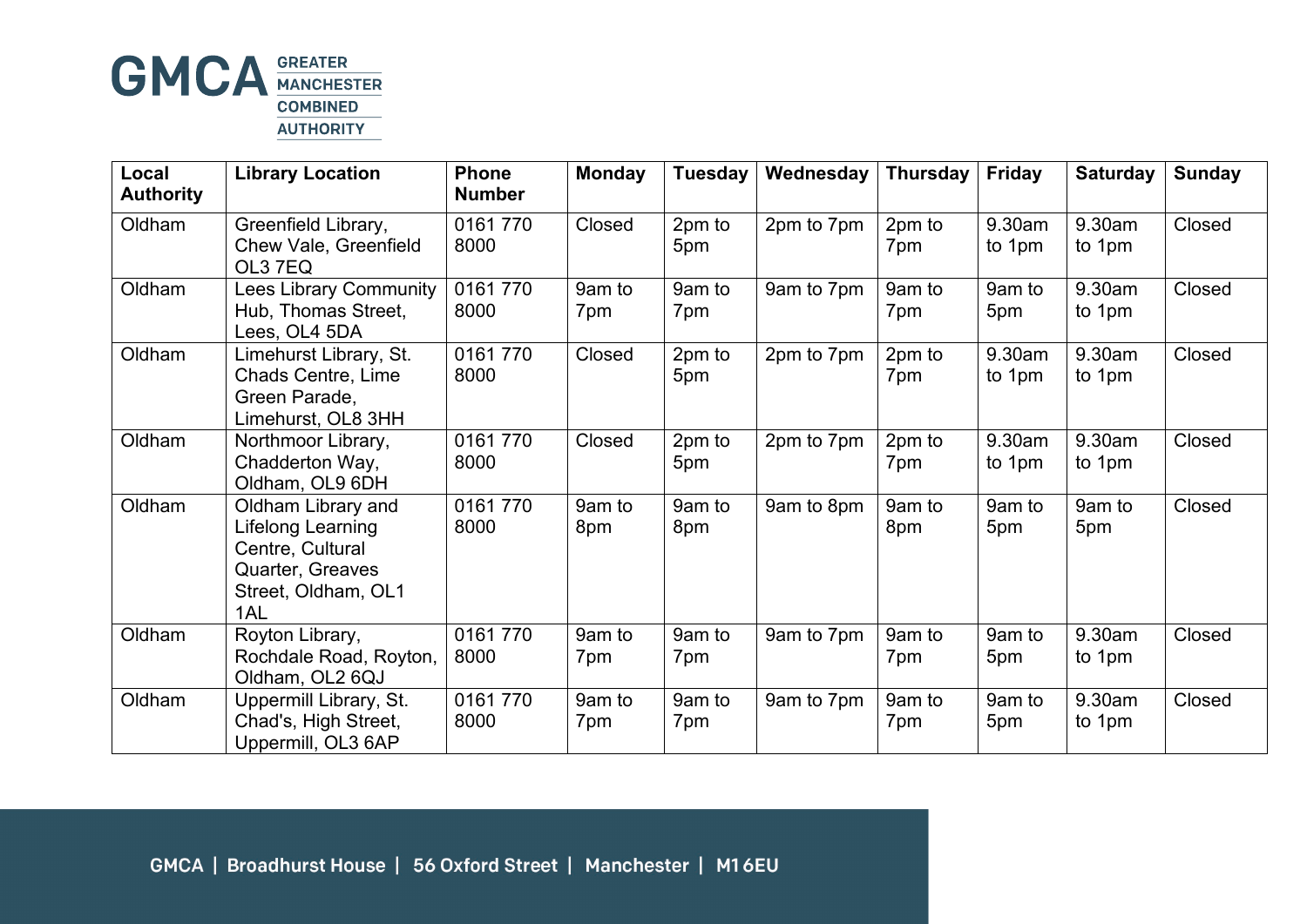

| Local<br><b>Authority</b> | <b>Library Location</b>                                                                              | <b>Phone</b><br><b>Number</b> | <b>Monday</b>                                | Tuesday                                      | Wednesday  | <b>Thursday</b>                           | <b>Friday</b>                                   | <b>Saturday</b>           | <b>Sunday</b> |
|---------------------------|------------------------------------------------------------------------------------------------------|-------------------------------|----------------------------------------------|----------------------------------------------|------------|-------------------------------------------|-------------------------------------------------|---------------------------|---------------|
| Rochdale                  | Alkrington Library,<br>Kirkway, Middleton M24<br>1LW                                                 | 0300 303<br>8876              | 9am to<br>5pm                                | 9am to<br>5pm                                | 9am to 5pm | 9am to<br>5pm                             | 9am to<br>5pm                                   | 9am to<br>1 <sub>pm</sub> | Closed        |
| Rochdale                  | Balderstone Library,<br><b>Balderstone Park,</b><br>Rochdale OL11 2HD                                | 0300 303<br>8876              | 9am to<br>5pm                                | 9am to<br>5pm                                | 9am to 5pm | 9am to<br>6pm                             | Closed                                          | 10am to<br>1pm            | Closed        |
| Rochdale                  | Castleton Library,<br><b>Castleton Community</b><br>Centre, Manchester<br>Road, Rochdale OL11<br>3AF | 0300 303<br>8876              | 9.30am<br>to<br>12.30pm<br>And 1pm<br>to 5pm | 9.30am<br>to<br>12.30pm<br>And 1pm<br>to 5pm | Closed     | 9.30am to<br>12.30pm<br>And 1pm<br>to 5pm | 9.30am<br>to<br>12.30pm<br>And<br>1pm to<br>5pm | 10am to<br>1pm            | Closed        |
| Rochdale                  | Darnhill Library, Argyle<br>Parade, Heywood OL10<br>3RY                                              | 0300 303<br>8876              | 10am to<br>2pm                               | 10am to<br>2pm                               | Closed     | 10am to<br>2pm                            | 10am to<br>2pm                                  | 10am to<br>1pm            | Closed        |
| Rochdale                  | Heywood Library, Lance<br><b>Corporal Stephen Shaw</b><br>M C Way, Heywood<br><b>OL10 1LL</b>        | 0300 303<br>8876              | 9am to<br>5pm                                | 9am to<br>6pm                                | 9am to 5pm | 9am to<br>5pm                             | 9am to<br>5pm                                   | 9.30am<br>to 3pm          | Closed        |
| Rochdale                  | Junction Library,<br>Grimshaw Lane,<br>Middleton M24 2BW.                                            | 0300 303<br>8876              | 1.15pm<br>to 5pm                             | 1.15pm<br>to 5pm                             | Closed     | $1.15pm$ to<br>5pm                        | 1.15pm<br>to 5pm                                | 9.45am<br>to 1pm          | Closed        |
| Rochdale                  | Littleborough Library,<br>Hare Hill Park,<br>Littleborough OL15 9HE                                  | 0300 303<br>8876              | 9am to<br>5pm                                | 9am to<br>6pm                                | Closed     | 9am to<br>5pm                             | 9am to<br>5pm                                   | 9am to<br>1pm             | Closed        |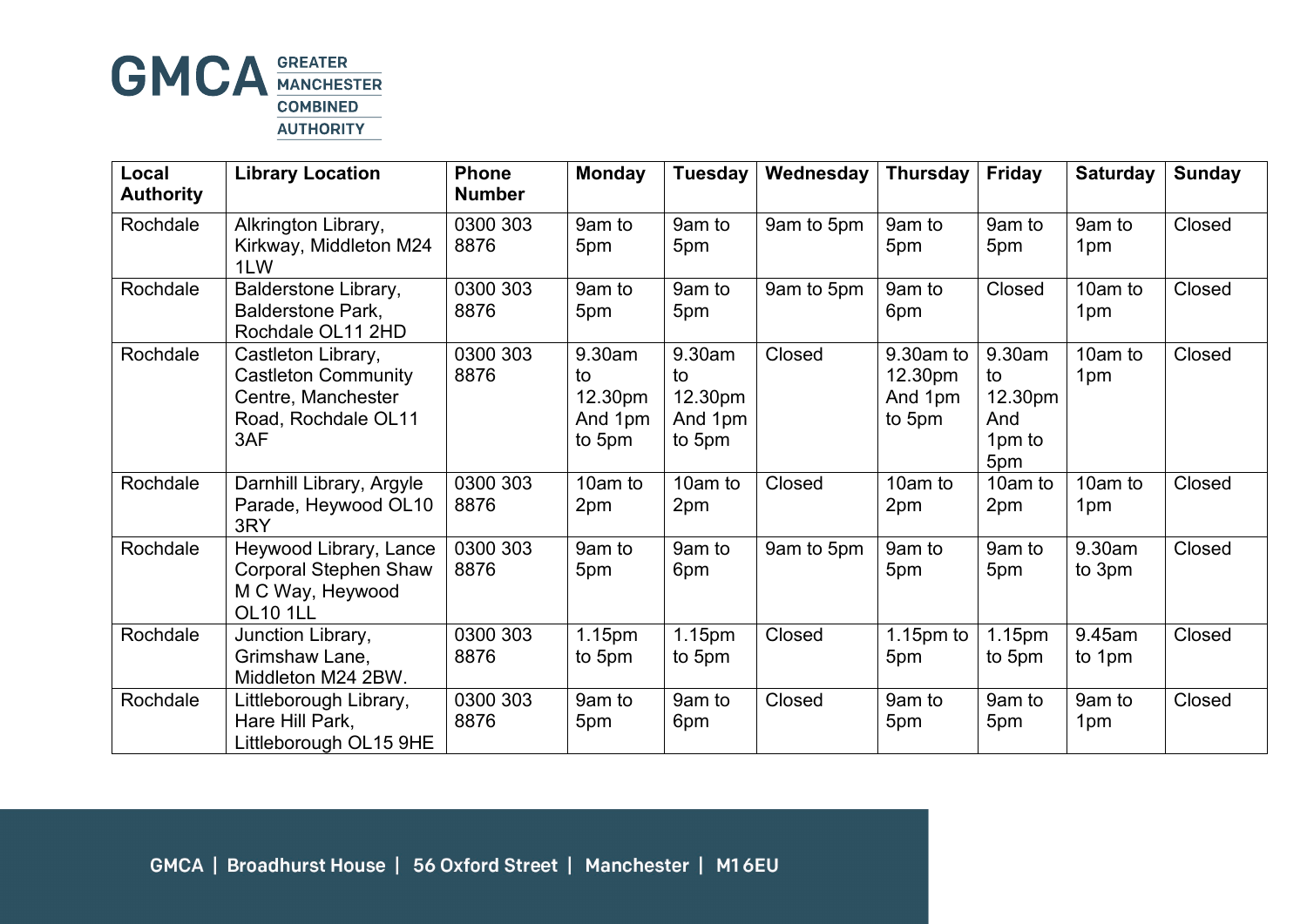

| Local<br><b>Authority</b> | <b>Library Location</b>                                                                             | <b>Phone</b><br><b>Number</b> | <b>Monday</b>   | <b>Tuesday</b> | Wednesday  | <b>Thursday</b>   | Friday        | <b>Saturday</b>            | <b>Sunday</b> |
|---------------------------|-----------------------------------------------------------------------------------------------------|-------------------------------|-----------------|----------------|------------|-------------------|---------------|----------------------------|---------------|
| Rochdale                  | Middleton Library, Long<br>Street, Middleton M24<br>6DU                                             | 0300 303<br>8876              | 9am to<br>5pm   | 9am to<br>5pm  | 9am to 5pm | 9am to<br>6pm     | 9am to<br>5pm | 10am to<br>3pm             | Closed        |
| Rochdale                  | <b>Milnrow</b><br>Library, Newhey<br>Road, Milnrow OL16<br>3PS                                      | 0300 303<br>8876              | 9am to<br>5pm   | 9am to<br>6pm  | Closed     | 9am to<br>5pm     | 9am to<br>5pm | 9am to<br>1pm              | Closed        |
| Rochdale                  | Norden Library,<br>Shawfield Lane,<br>Rochdale OL12 7RQ.                                            | 0300 303<br>8876              | 12.30pm-<br>5pm | 9am to<br>1pm  | Closed     | 12.30pm<br>to 5pm | Closed        | 10am to<br>1 <sub>pm</sub> | Closed        |
| Rochdale                  | <b>Rochdale Riverside</b><br>Reception, Number One<br>Riverside, Smith Street,<br>Rochdale OL16 1XU | 0300 303<br>8876              | 9am to<br>5pm   | 9am to<br>6pm  | 9am to 5pm | 9am to<br>6pm     | 9am to<br>5pm | 10am to<br>3pm             | Closed        |
| Rochdale                  | Smallbridge<br>Library, Stevenson<br>Square, Rochdale OL12<br>9SA.                                  | 0300 303<br>8876              | 9am to<br>4pm   | 9am to<br>4pm  | Closed     | 9am to<br>4pm     | 9am to<br>4pm | 10am to<br>1pm             | Closed        |
| Rochdale                  | Smithy Bridge Library,<br>121-123 Smithy Bridge<br>Road, Littleborough<br><b>OL15 0BQ</b>           | 0300 303<br>8876              | 12pm to<br>5pm  | 9am to<br>1pm  | Closed     | 12pm to<br>5pm    | Closed        | 10am to<br>12.30pm         | Closed        |
| Rochdale                  | Spotland Library, Ings<br>Lane, Rochdale OL12<br>7AL                                                | 0300 303<br>8876              | 9am to<br>5pm   | 9am to<br>5pm  | Closed     | 9am to<br>6pm     | 9am to<br>5pm | 9am to<br>1pm              | Closed        |
| Rochdale                  | Wardle Library, 448<br><b>Birch</b>                                                                 | 0300 303<br>8876              | 1pm to<br>5pm   | 9am to<br>1pm  | Closed     | 1pm to<br>5pm     | Closed        | 10am to<br>1pm             | Closed        |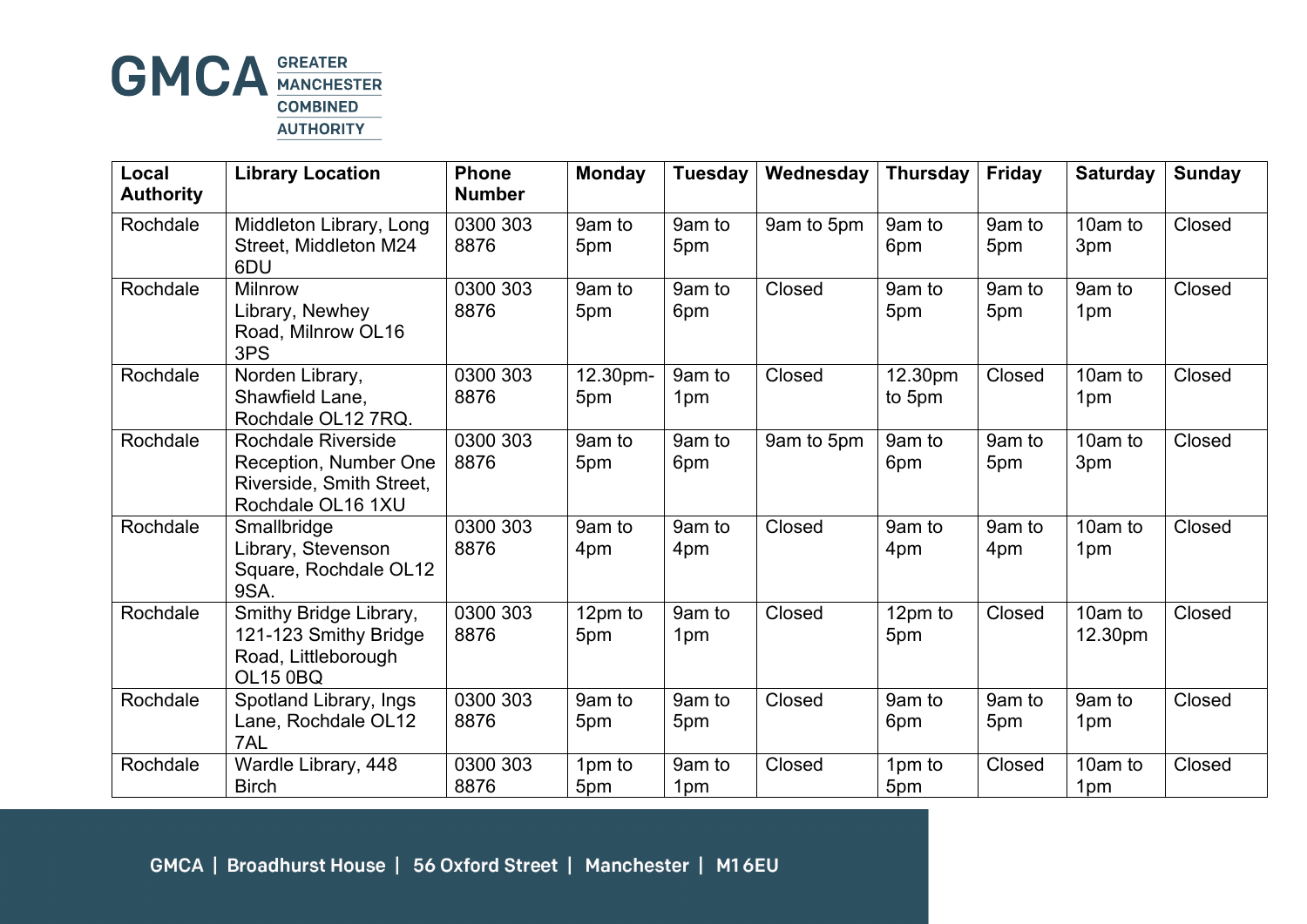

| Local<br><b>Authority</b> | <b>Library Location</b>                                                                     | <b>Phone</b><br><b>Number</b> | <b>Monday</b>                                      | Tuesday                                            | Wednesday        | <b>Thursday</b>                                   | <b>Friday</b>                                      | <b>Saturday</b>           | <b>Sunday</b> |
|---------------------------|---------------------------------------------------------------------------------------------|-------------------------------|----------------------------------------------------|----------------------------------------------------|------------------|---------------------------------------------------|----------------------------------------------------|---------------------------|---------------|
|                           | Road, Wardle, Rochdale<br><b>OL12 9LH</b>                                                   |                               |                                                    |                                                    |                  |                                                   |                                                    |                           |               |
| Salford                   | Boothstown Library,<br><b>Community Centre,</b><br>Standfield Drive,<br>Boothstown, M28 1NB | 0161799<br>6549               | 9am to<br>12.30pm<br>And<br>1.30pm<br>to<br>5.30pm | 9am to<br>12.30pm<br>And<br>1.30pm<br>to<br>5.30pm |                  | 9am to<br>12.30pm<br>And<br>$1.30pm$ to<br>5.30pm | 9am to<br>12.30pm<br>And<br>1.30pm<br>to<br>5.30pm | 9am to<br>1pm             | Closed        |
| Salford                   | Broughton Library,<br>Community Hub, 50<br>Rigby Street, Salford,<br><b>M74BQ</b>           | 0161 686<br>5405              | 9am to<br>5.30pm                                   | 9am to<br>5.30pm                                   | 9am to<br>5.30pm | 9am to<br>5.30pm                                  | 9am to<br>5.30pm                                   | Closed                    | Closed        |
| Salford                   | Cadishead Library, 126<br>Liverpool Road,<br>Cadishead, M44 5AN                             | 0161 775<br>3457              | 9am to<br>12.30pm<br>And<br>1.30pm<br>to<br>5.30pm | 9am to<br>12.30pm<br>And<br>1.30pm<br>to<br>5.30pm | Closed           | $1.30pm$ to<br>5.30pm                             | Closed                                             | Closed                    | Closed        |
| Salford                   | Clifton Library,<br><b>Community Centre, 6</b><br>Wynne Avenue, Clifton,<br><b>M27 8FU</b>  | 0161794<br>1591               | Closed                                             | 1.30 <sub>pm</sub><br>to<br>5.30pm                 | Closed           | Closed                                            | 1.30pm<br>to<br>5.30pm                             | Closed                    | Closed        |
| Salford                   | Eccles Library, Eccles<br>Gateway, 28 Barton<br>Lane, Eccles, M30 0TJ                       | 0161 607<br>8237              | 9am to<br>5.30pm                                   | 9am to<br>5.30pm                                   | 9am to<br>5.30pm | 9am to<br>5.30pm                                  | 9am to<br>5.30pm                                   | 9am to<br>1 <sub>pm</sub> | Closed        |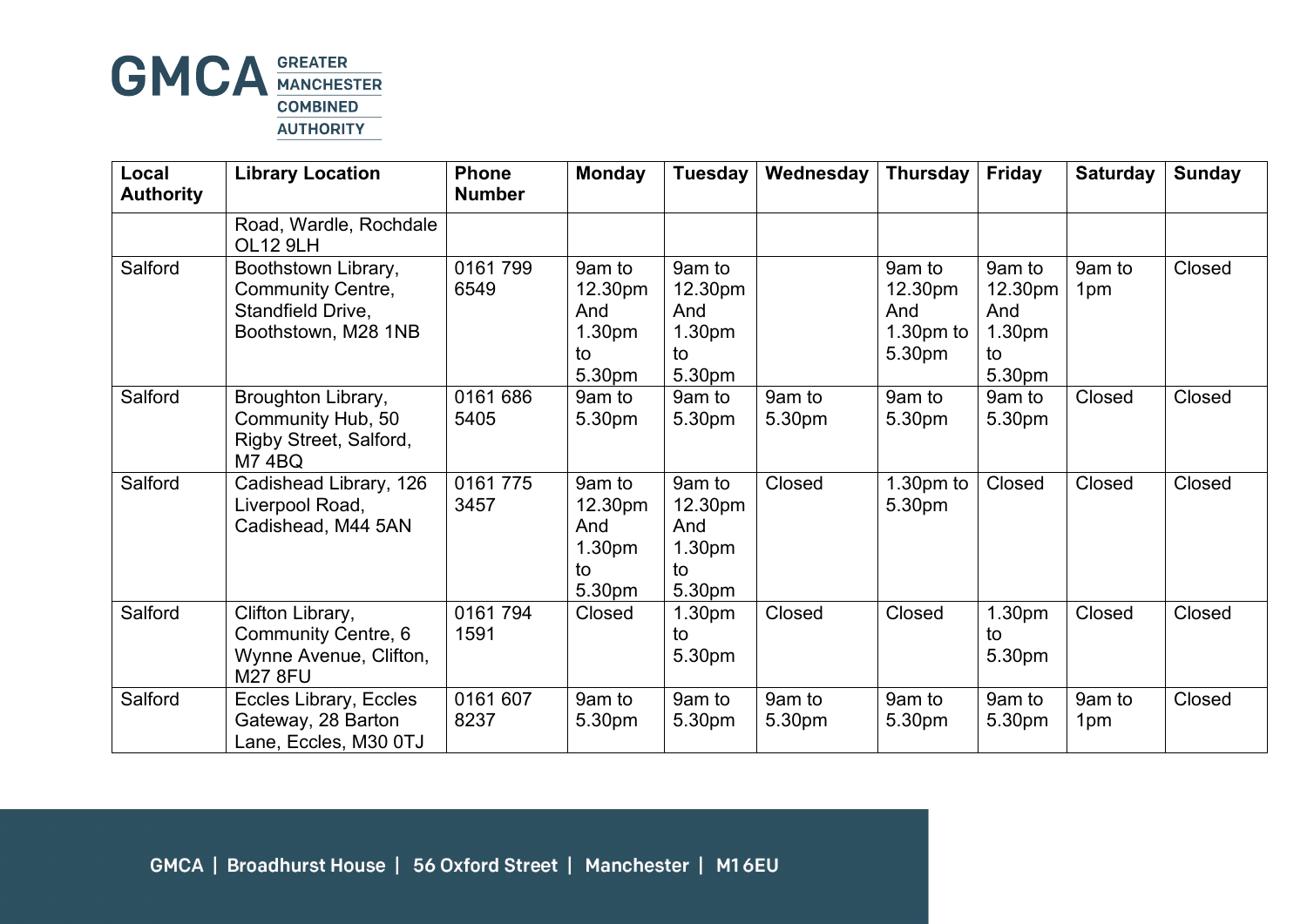

| Local<br><b>Authority</b> | <b>Library Location</b>                                                                              | <b>Phone</b><br><b>Number</b> | <b>Monday</b>                                                  | Tuesday                                            | Wednesday                                         | <b>Thursday</b>                                   | <b>Friday</b>                                      | <b>Saturday</b>           | <b>Sunday</b> |
|---------------------------|------------------------------------------------------------------------------------------------------|-------------------------------|----------------------------------------------------------------|----------------------------------------------------|---------------------------------------------------|---------------------------------------------------|----------------------------------------------------|---------------------------|---------------|
| Salford                   | Height Library, King<br>Street, Salford, M6 7GY                                                      | 0161 921<br>2240              | Closed                                                         | 9am to<br>12.30pm<br>And<br>1.30pm<br>to<br>5.30pm | 9am to<br>12.30pm<br>And<br>1.30pm to<br>5.30pm   | 9am to<br>12.30pm<br>And<br>1.30pm to<br>5.30pm   | 9am to<br>12.30pm<br>And<br>1.30pm<br>to<br>5.30pm | 9am to<br>1 <sub>pm</sub> | Closed        |
| Salford                   | Irlam Library, Hurst<br>Fold, Liverpool Road,<br>Irlam, M44 6FD                                      | 0161 775<br>3566              | 9am to<br>12.30pm<br>And<br>1.30 <sub>pm</sub><br>to<br>5.30pm | 9am to<br>12.30pm<br>And<br>1.30pm<br>to<br>5.30pm | 9am to<br>12.30pm<br>And<br>1.30pm to<br>5.30pm   | 9am to<br>12.30pm<br>And<br>$1.30pm$ to<br>5.30pm | Closed                                             | 9am to<br>1pm             | Closed        |
| Salford                   | Little Hulton Library,<br>Longshaw Drive, Little<br>Hulton, M28 0AZ                                  | 0161790<br>4201               | 9am to<br>12.30pm<br>And<br>1.30pm<br>to<br>5.30pm             | Closed                                             | 9am to<br>12.30pm<br>And<br>$1.30pm$ to<br>5.30pm | 9am to<br>12.30pm<br>And<br>$1.30pm$ to<br>5.30pm | 9am to<br>12.30pm<br>And<br>1.30pm<br>to<br>5.30pm | 9am to<br>1 <sub>pm</sub> | Closed        |
| Salford                   | Lower Kersal Library,<br>Salford Sports Village,<br>Littleton Road, Salford,<br>M7 3NQ               | 0161 921<br>1236              | 9am to<br>5.30pm                                               | 1.30pm<br>to<br>5.30pm                             | $1.30pm$ to<br>5.30pm                             | Closed                                            | 9am to<br>5.30pm                                   | 9am to<br>1 <sub>pm</sub> | Closed        |
| Salford                   | Ordsall Library, Ordsall<br>Neighbourhood Office,<br>Robert Hall Street,<br>Ordsall, Salford, M5 3LT | 0161 603<br>4097              | 9am to<br>12.30pm<br>And                                       | Closed                                             | Closed                                            | Closed                                            | 9am to<br>12.30pm<br>And                           | Closed                    | Closed        |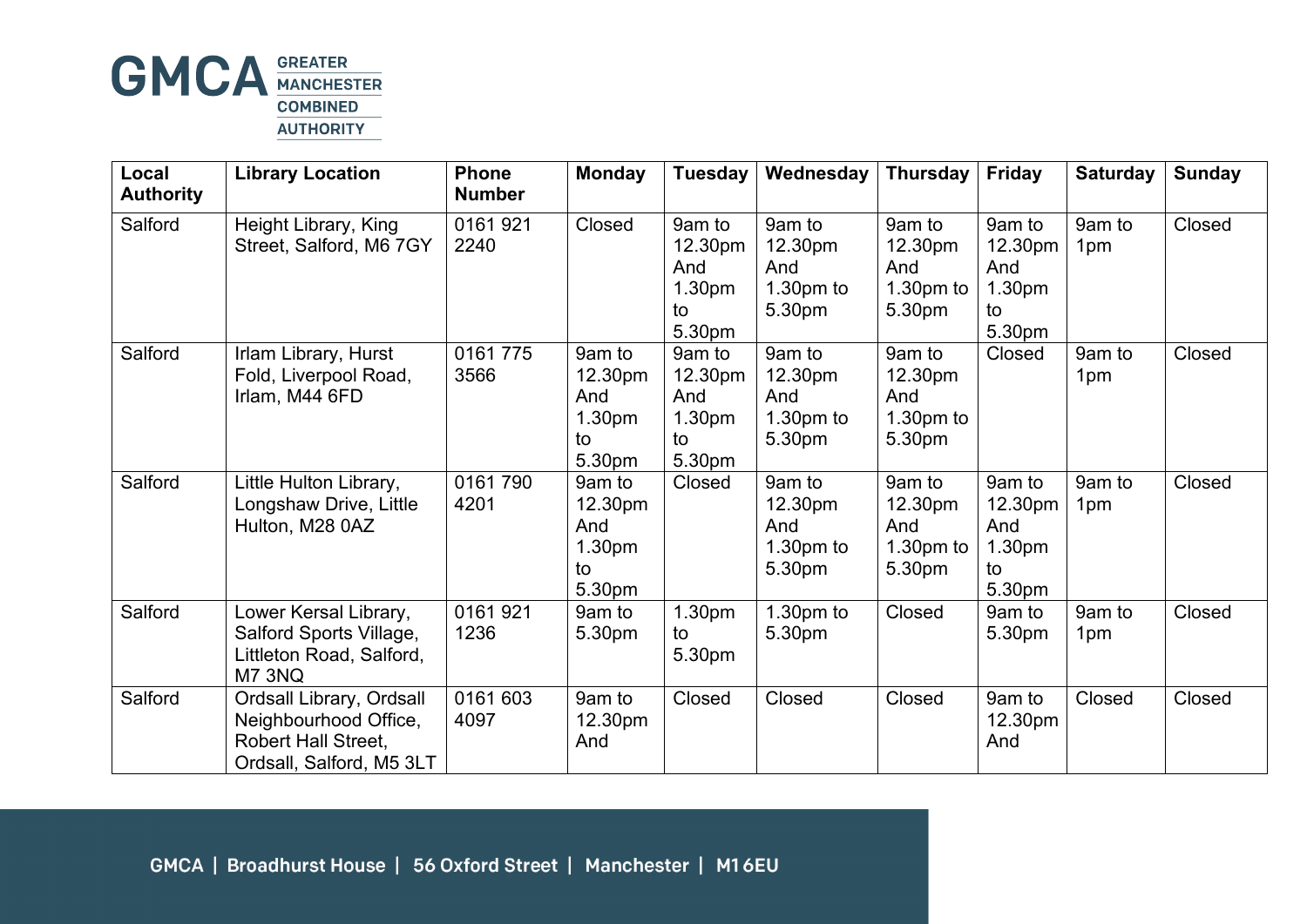

| Local<br><b>Authority</b> | <b>Library Location</b>                                                                | <b>Phone</b><br><b>Number</b> | <b>Monday</b>                                      | <b>Tuesday</b>                                                 | Wednesday        | <b>Thursday</b>                                   | <b>Friday</b>                                                  | <b>Saturday</b>           | <b>Sunday</b> |
|---------------------------|----------------------------------------------------------------------------------------|-------------------------------|----------------------------------------------------|----------------------------------------------------------------|------------------|---------------------------------------------------|----------------------------------------------------------------|---------------------------|---------------|
|                           |                                                                                        |                               | 1.30pm<br>to<br>5.30pm                             |                                                                |                  |                                                   | 1.30pm<br>to<br>5.30pm                                         |                           |               |
| Salford                   | Pendleton Library,<br>Pendleton Gateway, 1<br>Broadwalk, Salford, M6<br>5FX            | 0161 686<br>5421              | 9am to<br>5.30pm                                   | 9am to<br>5.30pm                                               | 9am to<br>5.30pm | 9am to<br>5.30pm                                  | 9am to<br>5.30pm                                               | 9am to<br>1 <sub>pm</sub> | Closed        |
| Salford                   | Swinton Library,<br>Swinton Gateway, 100<br>Chorley Road, Swinton,<br>M27 6BP          | 0161793<br>3736               | 9am to<br>5.30pm                                   | 9am to<br>5.30pm                                               | 9am to<br>5.30pm | 9am to<br>5.30pm                                  | 9am to<br>5.30pm                                               | 9am to<br>1 <sub>pm</sub> | Closed        |
| Salford                   | Walkden Library,<br>Walkden Gateway, 2<br>Smith Street, Walkden,<br>M28 3EZ            | 0161 607<br>6639              | 9am to<br>5.30pm                                   | 9am to<br>5.30pm                                               | 9am to<br>5.30pm | 9am to<br>5.30pm                                  | 9am to<br>5.30pm                                               | 9am to<br>1 <sub>pm</sub> | Closed        |
| Salford                   | Winton Library, Old<br>Parrin Lane, Winton,<br>M30 8BY                                 | 0161921<br>2180               | 9am to<br>12.30pm<br>And<br>1.30pm<br>to<br>5.30pm | 9am to<br>12.30pm<br>And<br>1.30 <sub>pm</sub><br>to<br>5.30pm | Closed           | 9am to<br>12.30pm<br>And<br>$1.30pm$ to<br>5.30pm | 9am to<br>12.30pm<br>And<br>1.30 <sub>pm</sub><br>to<br>5.30pm | 9am to<br>1 <sub>pm</sub> | Closed        |
| Tameside                  | <b>Ashton Library</b><br>Tameside One, Market<br>Place, Ashton-under-<br>Lyne, OL6 6BH | 0161 342<br>2029              | 8.30am<br>to 5pm                                   | 8.30am<br>to 8pm                                               | 8.30am to<br>5pm | 8.30am to<br>8pm                                  | 8.30am<br>to 5pm                                               | 10am to<br>3pm            | Closed        |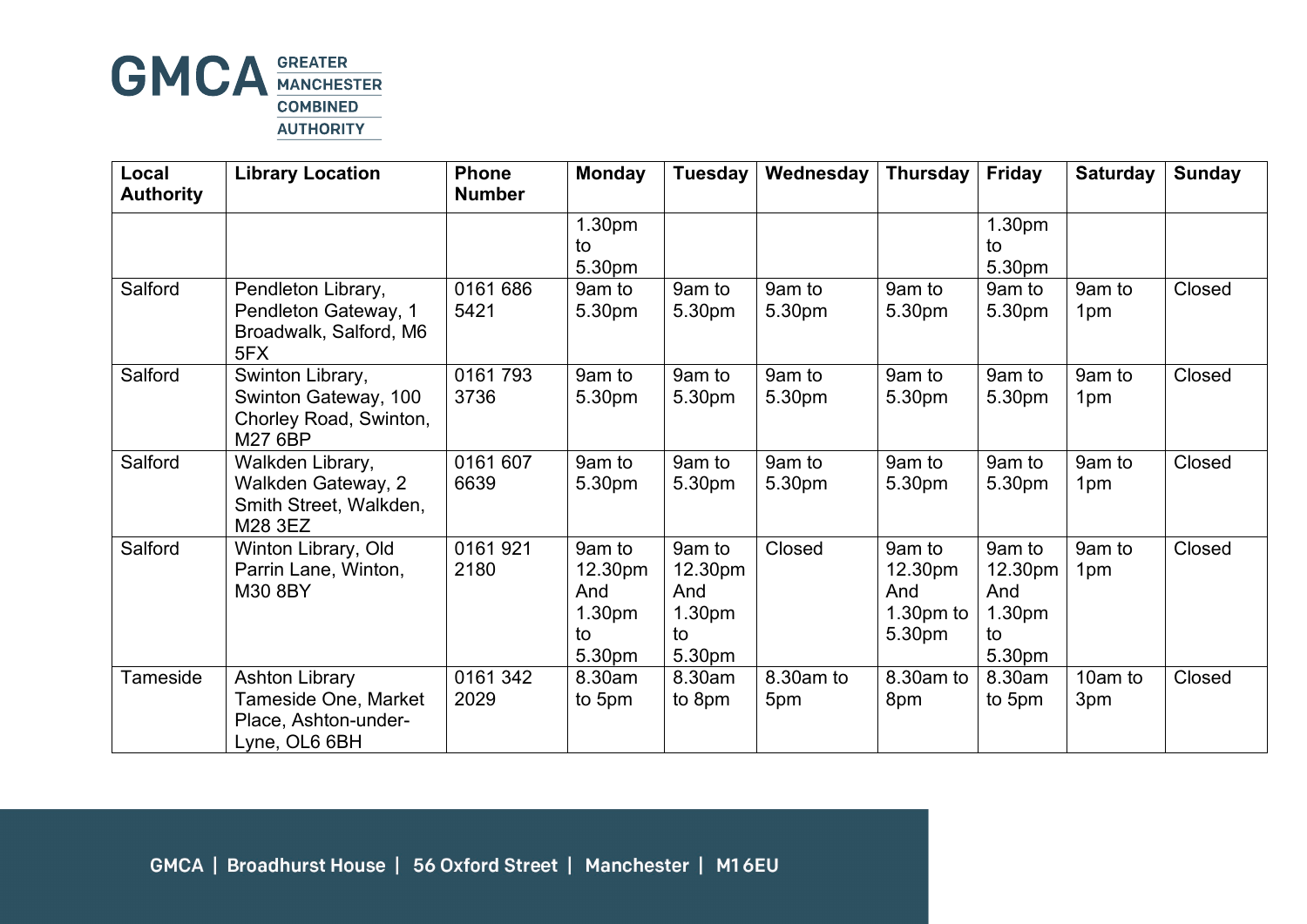

| Local<br><b>Authority</b> | <b>Library Location</b>                                                                                | <b>Phone</b><br><b>Number</b> | <b>Monday</b>  | <b>Tuesday</b> | Wednesday      | <b>Thursday</b> | Friday         | <b>Saturday</b> | <b>Sunday</b> |
|---------------------------|--------------------------------------------------------------------------------------------------------|-------------------------------|----------------|----------------|----------------|-----------------|----------------|-----------------|---------------|
| Tameside                  | Denton Library Town<br>Hall, Market Street,<br>Denton, M34 2AP                                         | 0161 342<br>3406              | 1pm to<br>5pm  | Closed         | Closed         | 1pm to<br>5pm   | 9am to<br>1pm  | 10am to<br>3pm  | Closed        |
| Tameside                  | Droylsden Library,<br><b>Guardsman Tony</b><br>Downes House,<br>Manchester Road,<br>Droylsden, M43 6EP | 0161 342<br>5700              | 9am to<br>1pm  | Closed         | Closed         | 9am to<br>1pm   | 1pm to<br>5pm  | 10am to<br>3pm  | Closed        |
| Tameside                  | <b>Dukinfield Library</b><br>Concord Way,<br>Dukinfield, SK16 4DB                                      | 0161 342<br>2828              | 9am to<br>1pm  | 9am to<br>1pm  | Closed         | 1pm to<br>5pm   | Closed         | 9am to<br>1pm   | Closed        |
| Tameside                  | <b>Hattersley Library The</b><br>Hub, Stockport Road,<br>Hattersley, SK14 6NT                          | 0161 342<br>2552              | 1pm to<br>5pm  | 1pm to<br>5pm  | Closed         | 1pm to<br>5pm   | Closed         | Closed          | Closed        |
| Tameside                  | Hyde Library Town Hall,<br>Greenfield Street, Hyde,<br><b>SK14 1AL</b>                                 | 0161 342<br>4450              | 9am to<br>1pm  | 9am to<br>1pm  | 1pm to 5pm     | Closed          | 9am to<br>1pm  | 10am to<br>3pm  | Closed        |
| Tameside                  | <b>Mossley Library George</b><br>Lawton Hall, Stamford<br>Street, Mossley, OL5<br>0HR                  | 0161 342<br>3787              | 1pm to<br>5pm  | Closed         | 9am to 1pm     | Closed          | 9am to<br>1pm  | Closed          | Closed        |
| Tameside                  | Stalybridge Library<br><b>Trinity Street,</b><br>Stalybridge, SK15 2BN                                 | 0161 342<br>2727              | 9am to<br>1pm  | 9am to<br>1pm  | 1pm to 5pm     | Closed          | Closed         | 10am to<br>3pm  | Closed        |
| <b>Trafford</b>           | <b>Altrincham Library 2</b><br><b>Pott Street Altrincham</b><br><b>WA14 1AH</b>                        | 0161912<br>3189               | 10am to<br>5pm | 10am to<br>5pm | 10am to<br>7pm | 10am to<br>5pm  | 10am to<br>5pm | 10am to<br>4pm  | Closed        |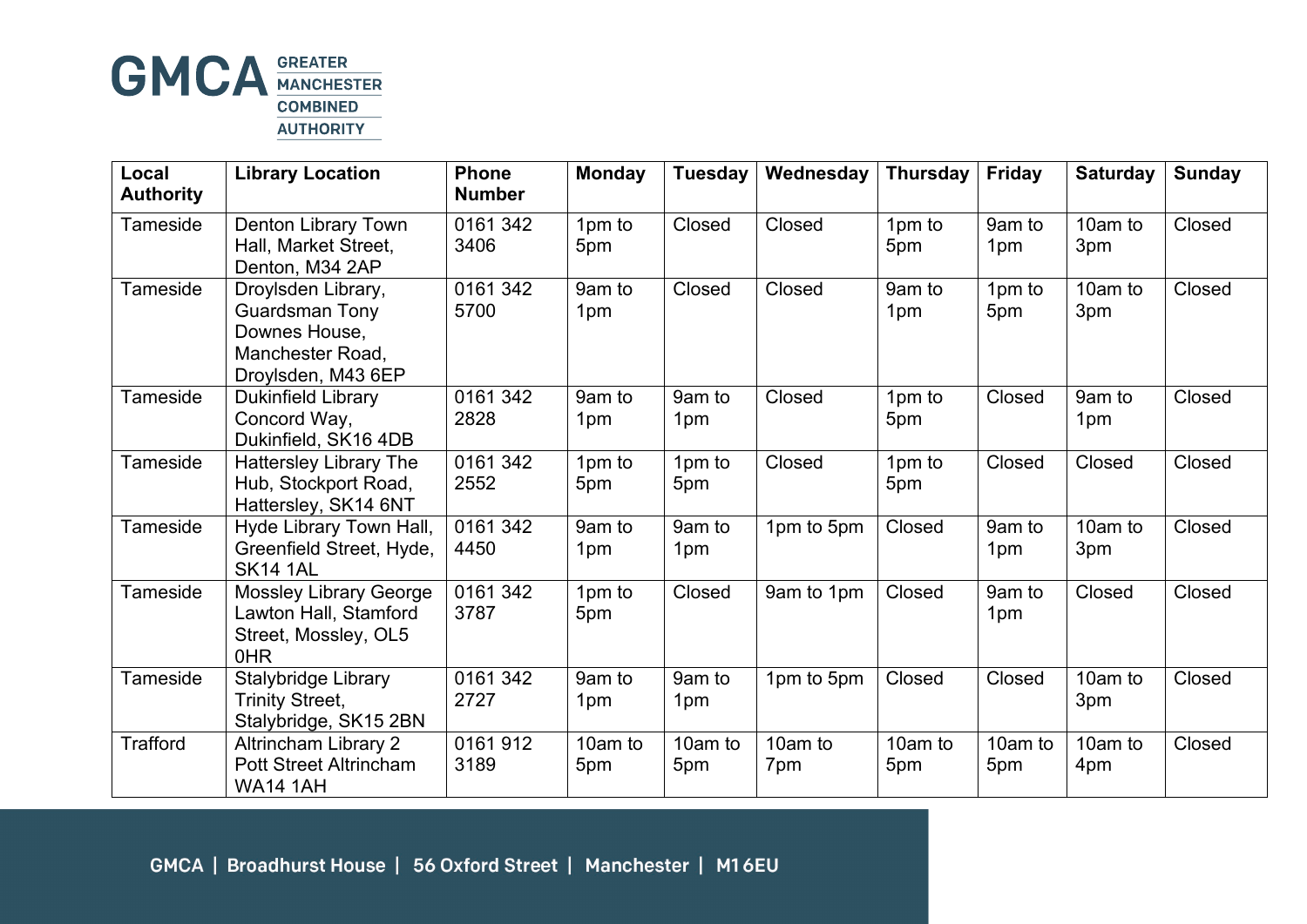

| Local<br><b>Authority</b> | <b>Library Location</b>                                                                                                 | <b>Phone</b><br><b>Number</b> | <b>Monday</b>  | <b>Tuesday</b> | Wednesday      | <b>Thursday</b> | <b>Friday</b>  | <b>Saturday</b> | <b>Sunday</b> |
|---------------------------|-------------------------------------------------------------------------------------------------------------------------|-------------------------------|----------------|----------------|----------------|-----------------|----------------|-----------------|---------------|
| <b>Trafford</b>           | Coppice Library<br><b>Coppice Avenue Sale</b><br>M33 4WD                                                                | 0161912<br>3560               | 10am to<br>5pm | 10am to<br>5pm | 10am to<br>5pm | 10am to<br>5pm  | 10am to<br>5pm | 10am to<br>4pm  | Closed        |
| <b>Trafford</b>           | Hale Library 159c<br><b>Ashley Road Hale</b><br><b>WA15 9SF</b>                                                         | 0161 912<br>3189              | 10am to<br>5pm | 10am to<br>7pm | Closed         | 10am to<br>5pm  | 10am to<br>5pm | 10am to<br>4pm  | Closed        |
| <b>Trafford</b>           | Old Trafford Library at<br><b>Limelight 1 St Brides</b><br>Way Old Trafford M16<br>9NW                                  | 0161 912<br>3189              | 10am to<br>7pm | 10am to<br>5pm | 10am to<br>5pm | 10am to<br>5pm  | 10am to<br>5pm | 10am to<br>4pm  | Closed        |
| <b>Trafford</b>           | Partington Library<br>Partington Library and<br><b>Wellbeing Centre 91</b><br><b>Central Road Partington</b><br>M31 4FY | 0161 912<br>3189              | 10am to<br>5pm | 10am to<br>5pm | Closed         | 10am to<br>5pm  | 10am to<br>5pm | 10am to<br>4pm  | Closed        |
| <b>Trafford</b>           | Sale Library Sale<br><b>Waterside Sale M33</b><br>7ZF                                                                   | 0161 912<br>3189              | 10am to<br>7pm | 10am to<br>5pm | 10am to<br>5pm | 10am to<br>5pm  | 10am to<br>7pm | 10am to<br>4pm  | Closed        |
| <b>Trafford</b>           | <b>Stretford Library</b><br><b>Kingsway Stretford M32</b><br>8AP                                                        | 0161 912<br>3189              | 10am to<br>5pm | 10am to<br>5pm | 10am to<br>5pm | 10am to<br>7pm  | 10am to<br>5pm | 10am to<br>4pm  | Closed        |
| <b>Trafford</b>           | Timperley 405 Stockport  <br>Road Timperley<br><b>Altrincham Cheshire</b><br><b>WA157XR</b>                             | 0161912<br>3189               | 10am to<br>5pm | 10am to<br>5pm | Closed         | 10am to<br>7pm  | 10am to<br>5pm | 10am to<br>4pm  | Closed        |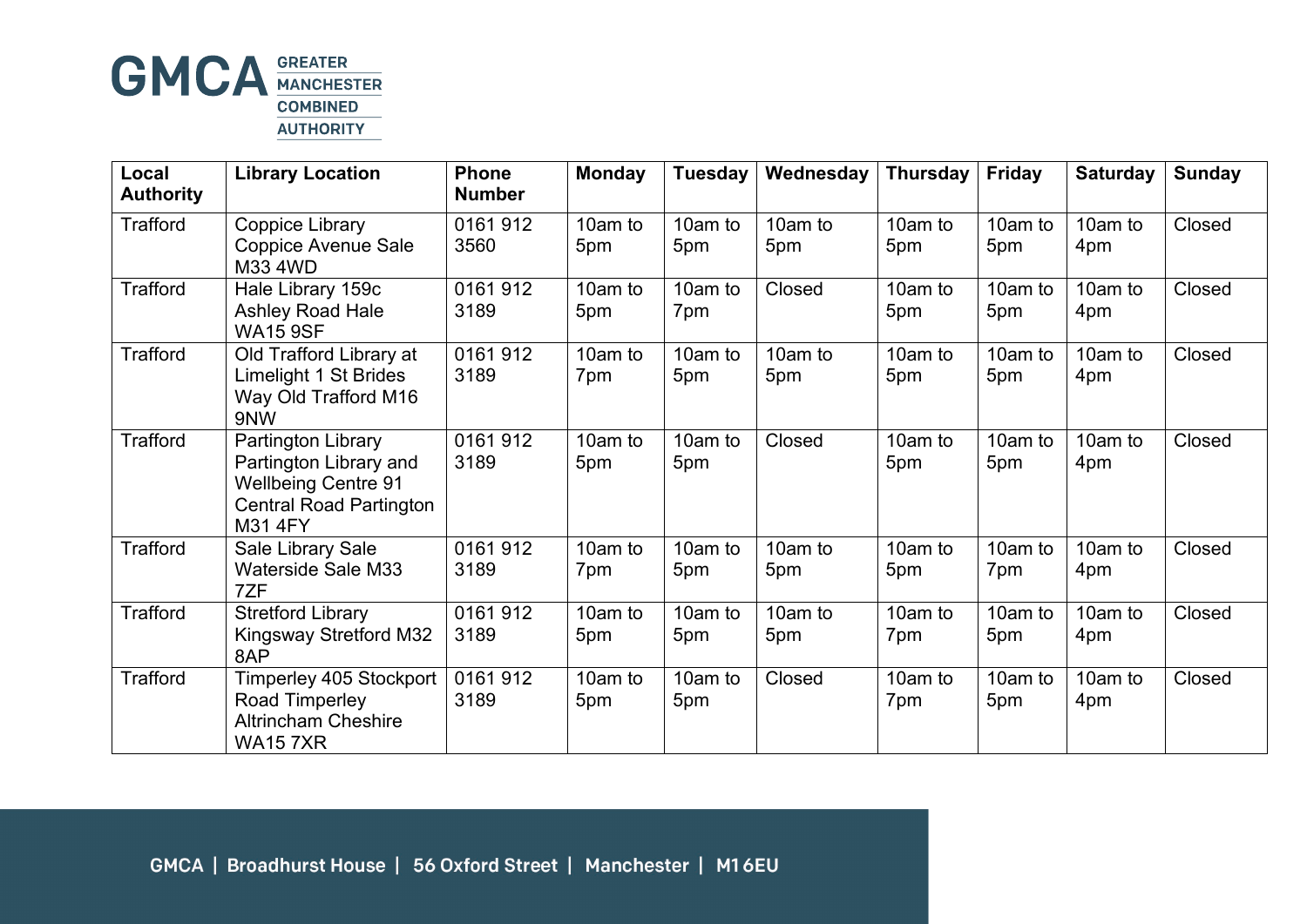

| Local<br><b>Authority</b> | <b>Library Location</b>                                                                                 | <b>Phone</b><br><b>Number</b> | <b>Monday</b>   | Tuesday        | Wednesday      | <b>Thursday</b>      | <b>Friday</b>   | <b>Saturday</b> | <b>Sunday</b> |
|---------------------------|---------------------------------------------------------------------------------------------------------|-------------------------------|-----------------|----------------|----------------|----------------------|-----------------|-----------------|---------------|
| <b>Trafford</b>           | <b>Urmston Library Unit 34</b><br><b>Golden Way Urmston</b><br><b>M41 ONA</b>                           | 0161912<br>3189               | 10am to<br>5pm  | 10am to<br>7pm | 10am to<br>5pm | 10am to<br>5pm       | 10am to<br>5pm  | 10am to<br>4pm  | Closed        |
| <b>Trafford</b>           | <b>Woodsend Library</b><br><b>Woodsend Road Flixton</b><br>M418GN                                       | 0161912<br>3189               | 2pm to<br>5pm   | 10am to<br>1pm | Closed         | 2pm to<br>5pm        | 2pm to<br>5pm   | Closed          | Closed        |
| Wigan                     | Ashton Library, Wigan<br>Road<br>Ashton-In-Makerfield<br>Wigan<br>WN4 9BH                               | 01942<br>727119               | $10m$ to<br>2pm | 10am to<br>2pm | 10am to<br>2pm | 1pm to<br>5pm        | 1pm to<br>5pm   | Closed          | Closed        |
| Wigan                     | Aspull Library, Oakfield<br>Crescent<br>Aspull<br>Wigan<br><b>WN2 1XJ</b>                               | 01942<br>831303               | 10am to<br>1pm  | 10am to<br>1pm | Closed         | 9.45am to<br>12.15pm | 10am to<br>12pm | Closed          | Closed        |
| Wigan                     | Atherton Library,<br><b>Atherton Town Hall</b><br><b>Bolton Road</b><br>Atherton, Manchester<br>M46 9JQ | 01942<br>404817               | 10am to<br>2pm  | 10am to<br>2pm | 10am to<br>2pm | 1pm to<br>5pm        | 1pm to<br>5pm   | Closed          | Closed        |
| Wigan                     | Golborne Library,<br><b>Tanners Lane</b><br>Golborne, Warrington<br>WA33AW                              | 01942<br>777800               | 10am to<br>2pm  | 10am to<br>2pm | 10am to<br>2pm | 1pm to<br>5pm        | 1pm to<br>5pm   | Closed          | Closed        |
| Wigan                     | <b>Hindley Library, Hindley</b><br>Day Centre                                                           | 01942<br>255287               | 10am to<br>2pm  | 10am to<br>2pm | 10am to<br>2pm | 1pm to<br>5pm        | 1pm to<br>5pm   | Closed          | Closed        |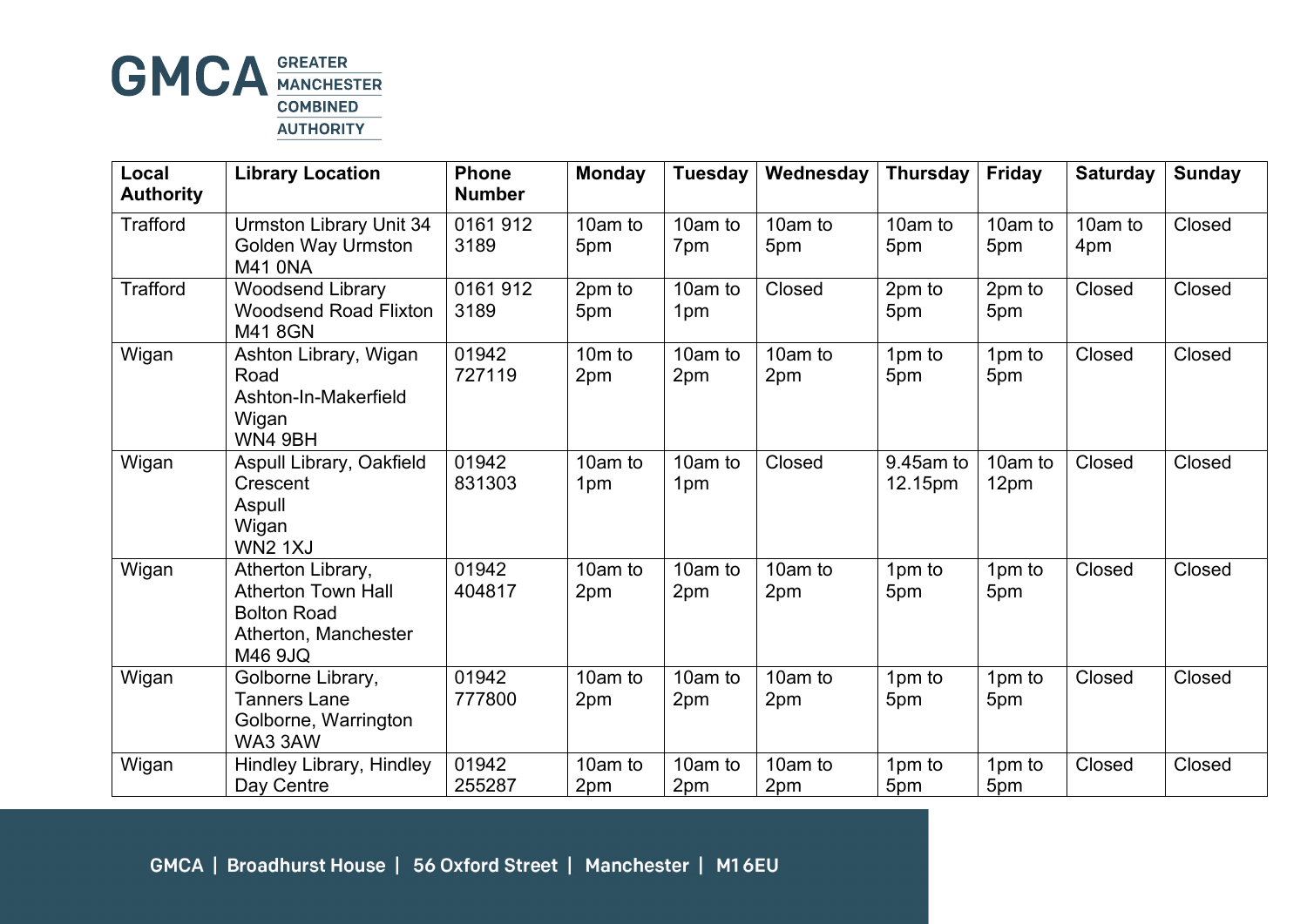

| Local<br><b>Authority</b> | <b>Library Location</b>                                                                                                                             | <b>Phone</b><br><b>Number</b> | <b>Monday</b>  | <b>Tuesday</b> | Wednesday      | <b>Thursday</b> | <b>Friday</b>  | <b>Saturday</b> | <b>Sunday</b> |
|---------------------------|-----------------------------------------------------------------------------------------------------------------------------------------------------|-------------------------------|----------------|----------------|----------------|-----------------|----------------|-----------------|---------------|
|                           | First Ave,<br>Hindley, Wigan<br>WN <sub>2</sub> 3EB                                                                                                 |                               |                |                |                |                 |                |                 |               |
| Wigan                     | Leigh Library, Turnpike<br>Centre, Civic Square,<br><b>Market Street WN7 1EB</b>                                                                    | 01942<br>404404               | 10am to<br>2pm | 10am to<br>2pm | 10am to<br>2pm | 10am to<br>2pm  | 10am to<br>2pm | 10am to<br>2pm  | Closed        |
| Wigan                     | Marsh Green Library,<br><b>Harrow Road</b><br>Marsh Green, Wigan<br>WN5 0QL                                                                         | 01942<br>760041               | 10am to<br>2pm | 10am to<br>2pm | 10am to<br>2pm | 1pm to<br>5pm   | 1pm to<br>5pm  | Closed          | Closed        |
| Wigan                     | Platt Bridge Library,<br><b>Platt Bridge Community</b><br>Library<br><b>Rivington Ave</b><br>Platt Bridge, Wigan<br>WN <sub>2</sub> 5N <sub>G</sub> | 01942<br>487997               | 10am to<br>2pm | 10am to<br>2pm | 10am to<br>2pm | 1pm to<br>5pm   | 1pm to<br>5pm  | Closed          | Closed        |
| Wigan                     | Shevington Library,<br><b>Gathurst Lane</b><br>Shevington, Wigan<br>WN68HA                                                                          | 01257<br>252618               | 10am to<br>2pm | 10am to<br>2pm | 10am to<br>2pm | 1pm to<br>5pm   | 1pm to<br>5pm  | Closed          | Closed        |
| Wigan                     | <b>Standish Library, Cross</b><br><b>Street</b><br>Standish, Wigan<br>WN6 0HQ                                                                       | 01257<br>400496               | 10am to<br>2pm | 10am to<br>2pm | 10am to<br>2pm | 1pm to<br>5pm   | 1pm to<br>5pm  | Closed          | Closed        |
| Wigan                     | Wigan Library, Wigan<br>Life Centre North,<br>The Wiend,                                                                                            | 01942<br>827621               | 10am to<br>2pm | 10am to<br>2pm | 10am to<br>2pm | 10am to<br>2pm  | 10am to<br>2pm | 10am to<br>2pm  | Closed        |